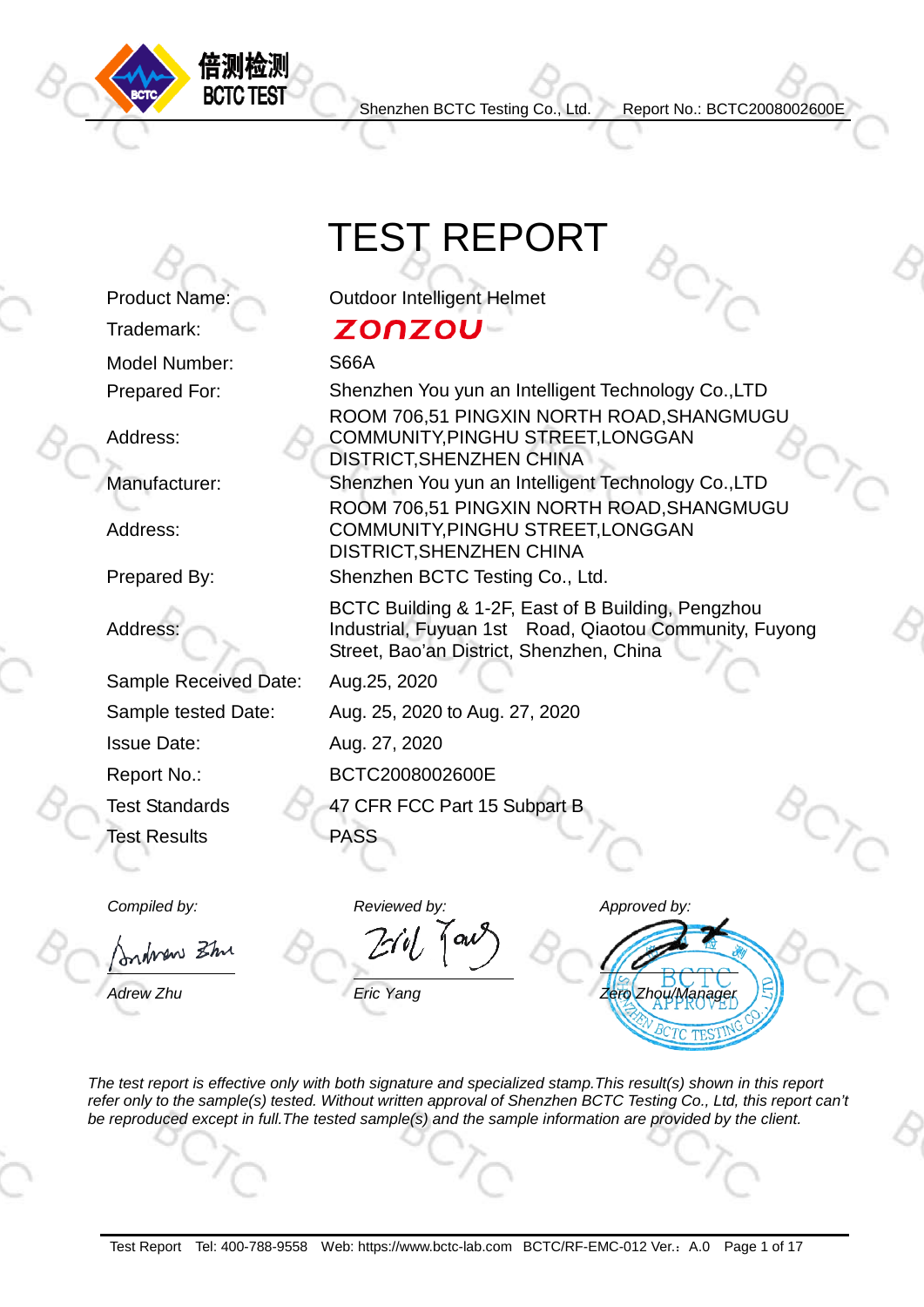

Shenzhen BCTC Testing Co., Ltd.

Report No.: BCTC2008002600E

#### **TABLE OF CONTENT**

| <b>Test Report Declaration</b> |  | Page |  |
|--------------------------------|--|------|--|
| <b>VERSION.</b>                |  |      |  |
|                                |  |      |  |
| 3.                             |  |      |  |
| 4.                             |  |      |  |
|                                |  |      |  |
|                                |  |      |  |
|                                |  |      |  |
|                                |  |      |  |
|                                |  |      |  |
|                                |  |      |  |
|                                |  |      |  |
| 6.                             |  |      |  |
|                                |  |      |  |
|                                |  |      |  |
|                                |  |      |  |
|                                |  |      |  |
| $7_{-}$                        |  |      |  |
|                                |  |      |  |
|                                |  |      |  |
|                                |  |      |  |
|                                |  |      |  |
| 8.                             |  |      |  |
| 9.<br>FU                       |  |      |  |
|                                |  |      |  |

(Note: N/A means not applicable)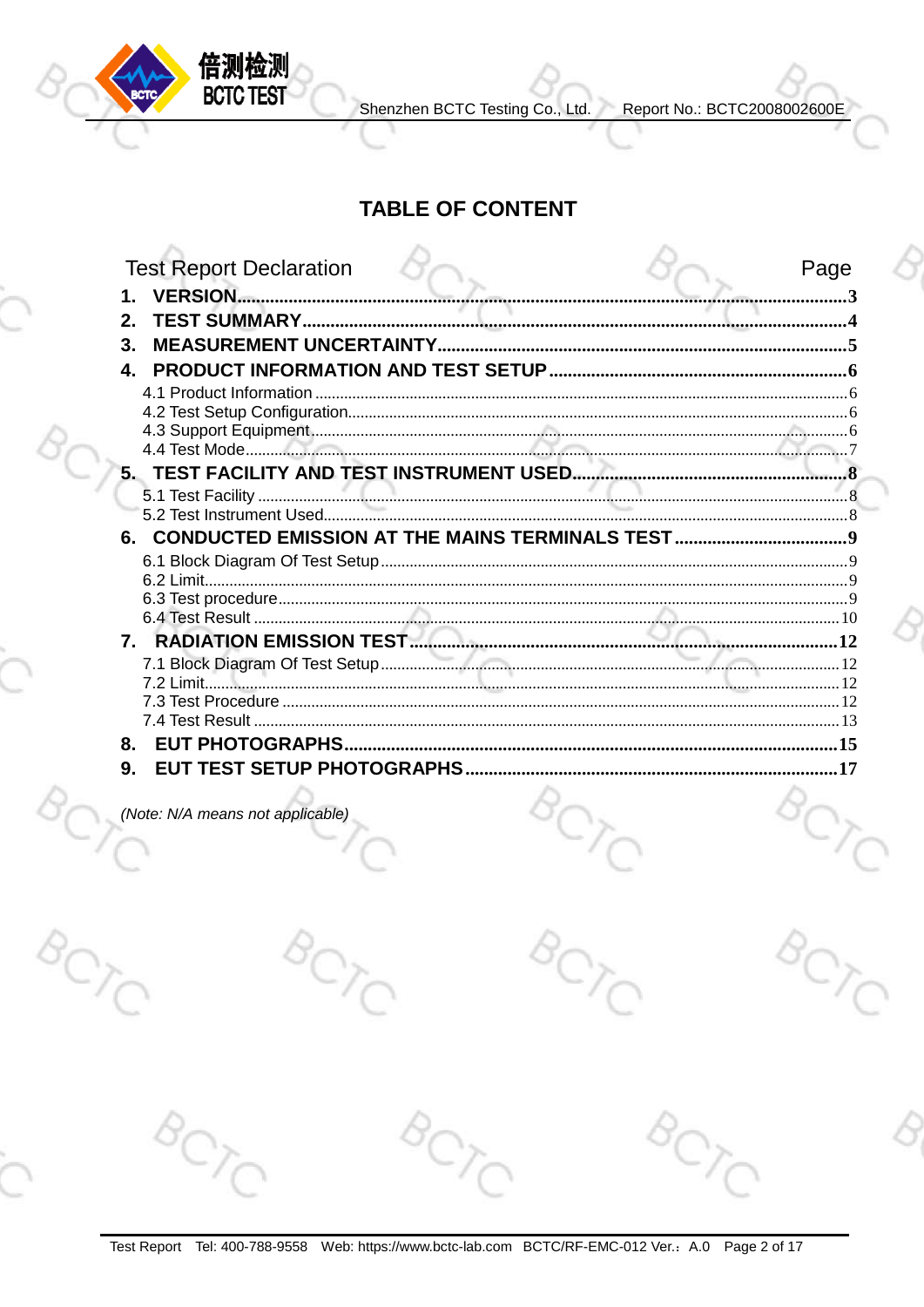

## <span id="page-2-0"></span>**1. VERSION**

| Report No.      | <b>Issue Date</b> | <b>Description</b> | <b>Approved</b> |
|-----------------|-------------------|--------------------|-----------------|
| BCTC2008002600E | Aug.27, 2020      | Original           | Valid           |
|                 |                   |                    |                 |
|                 |                   |                    |                 |

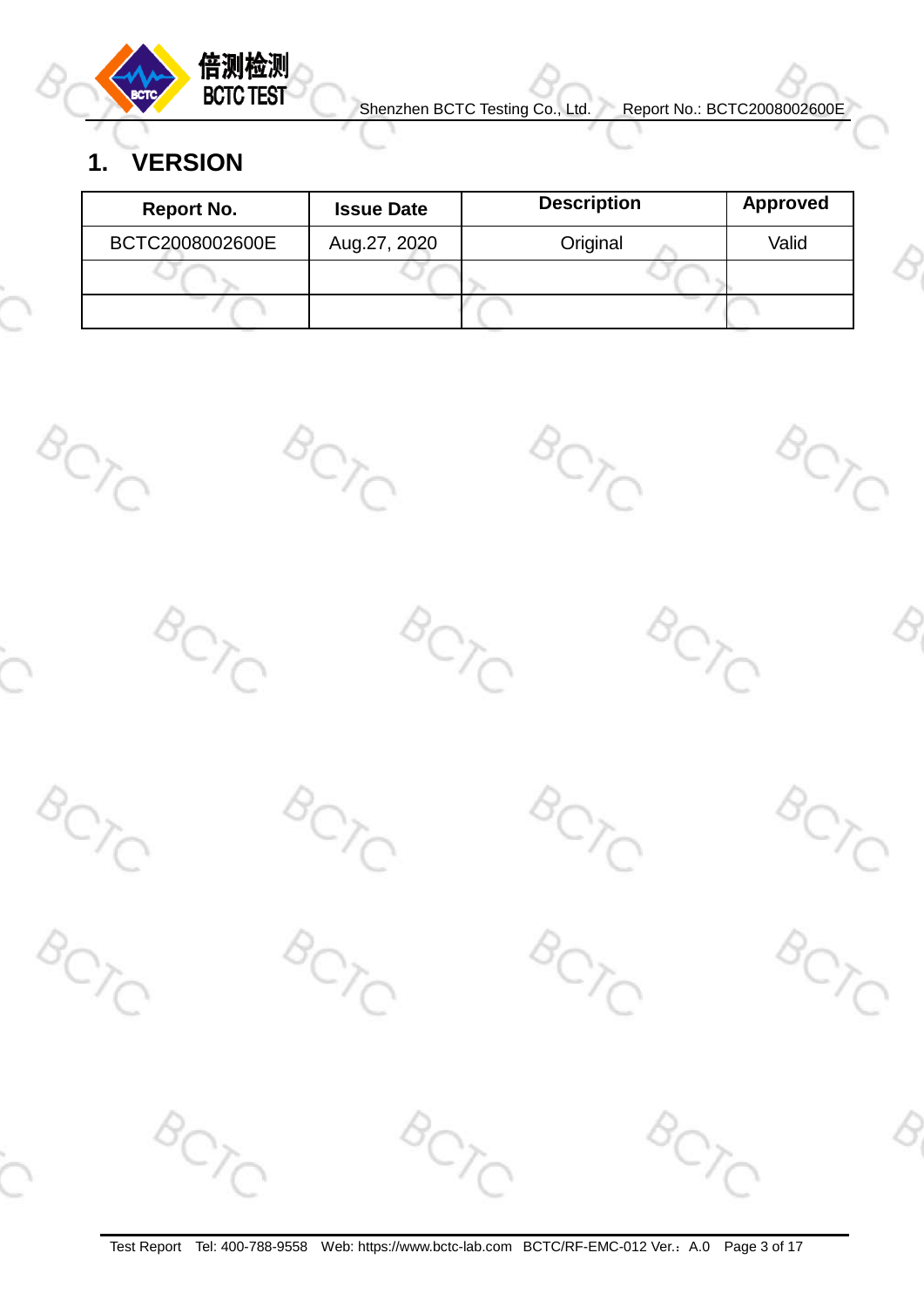

## <span id="page-3-0"></span>**2. TEST SUMMARY**

The Product has been tested according to the following specifications:

| <b>Standard</b> | <b>Test Item</b>          | <b>Test</b><br>result |
|-----------------|---------------------------|-----------------------|
| FCC 15.107      | <b>Conducted Emission</b> | Pass                  |
| FCC 15.109      | <b>Radiated Emission</b>  | Pass                  |

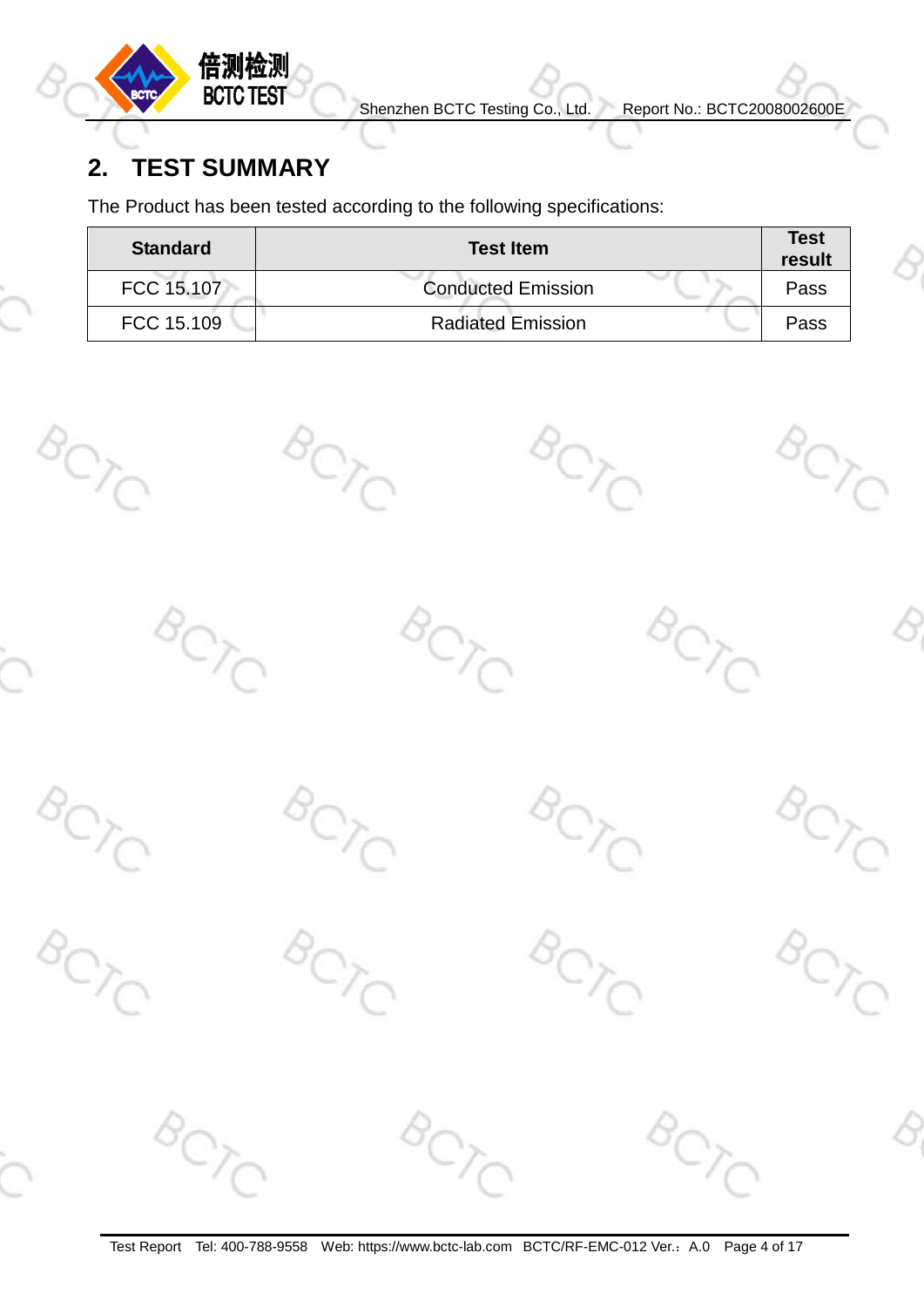

## <span id="page-4-0"></span>**3. MEASUREMENT UNCERTAINTY**

Where relevant, the following measurement uncertainty levels have been estimated for tests performed on the Product as specified in CISPR 16-4-2. This uncertainty represents an expanded uncertainty expressed at approximately the 95% confidence level using a coverage factor of k=2.

| <b>Test item</b>                  | Value (dB) |
|-----------------------------------|------------|
| Conducted Emission (150kHz-30MHz) | 3.20       |
| Radiated Emission(30MHz~1GHz)     | 4.80       |

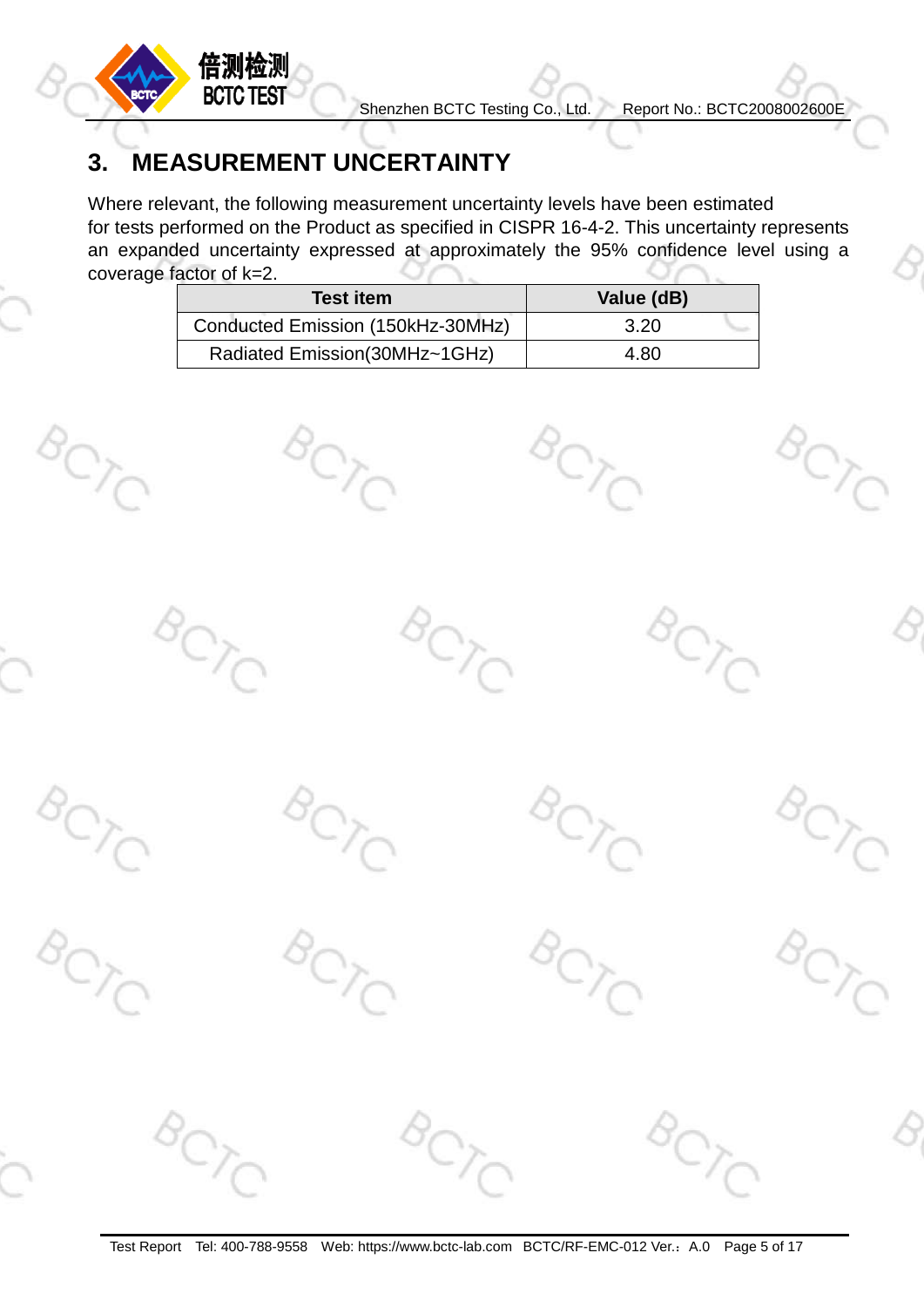

## <span id="page-5-0"></span>**4. PRODUCT INFORMATION AND TEST SETUP**

#### <span id="page-5-1"></span>4.1 Product Information

倍测检测 **BCTC TEST** 

**Ratings:** DC 3.7V Charging port: 5V

**Cable of Product**

| No.            | <b>Cable</b><br><b>Type</b> | Quantity | <b>Provider</b> | Length<br>(m) | <b>Specification</b> | <b>Note</b>                              |
|----------------|-----------------------------|----------|-----------------|---------------|----------------------|------------------------------------------|
|                | $ -$                        | $-$      | Applicant       | ---           | Shielded             | With a ferrite ring in mid<br>Detachable |
| $\overline{2}$ | $ -$                        | --       | <b>BCTC</b>     | $- -$         | Unshielded           | $- -$                                    |

#### <span id="page-5-2"></span>4.2 Test Setup Configuration

See test photographs attached in EUT TEST SETUP PHOTOGRAPHS for the actual connections between Product and support equipment.

#### <span id="page-5-3"></span>4.3 Support Equipment

| No. | <b>Device Type</b> | <b>Brand</b>  | <b>Model</b> | Series No. | <b>Data Cable</b> | <b>Power</b><br>Cord |
|-----|--------------------|---------------|--------------|------------|-------------------|----------------------|
|     | <b>ADAPTER</b>     | <b>UGREEN</b> | <b>CN122</b> | ---        | ---               | $---$                |

#### *Notes:*

1. All the equipment/cables were placed in the worst-case configuration to maximize the emission during the test.

2. Grounding was established in accordance with the manufacturer's requirements and conditions for the intended use.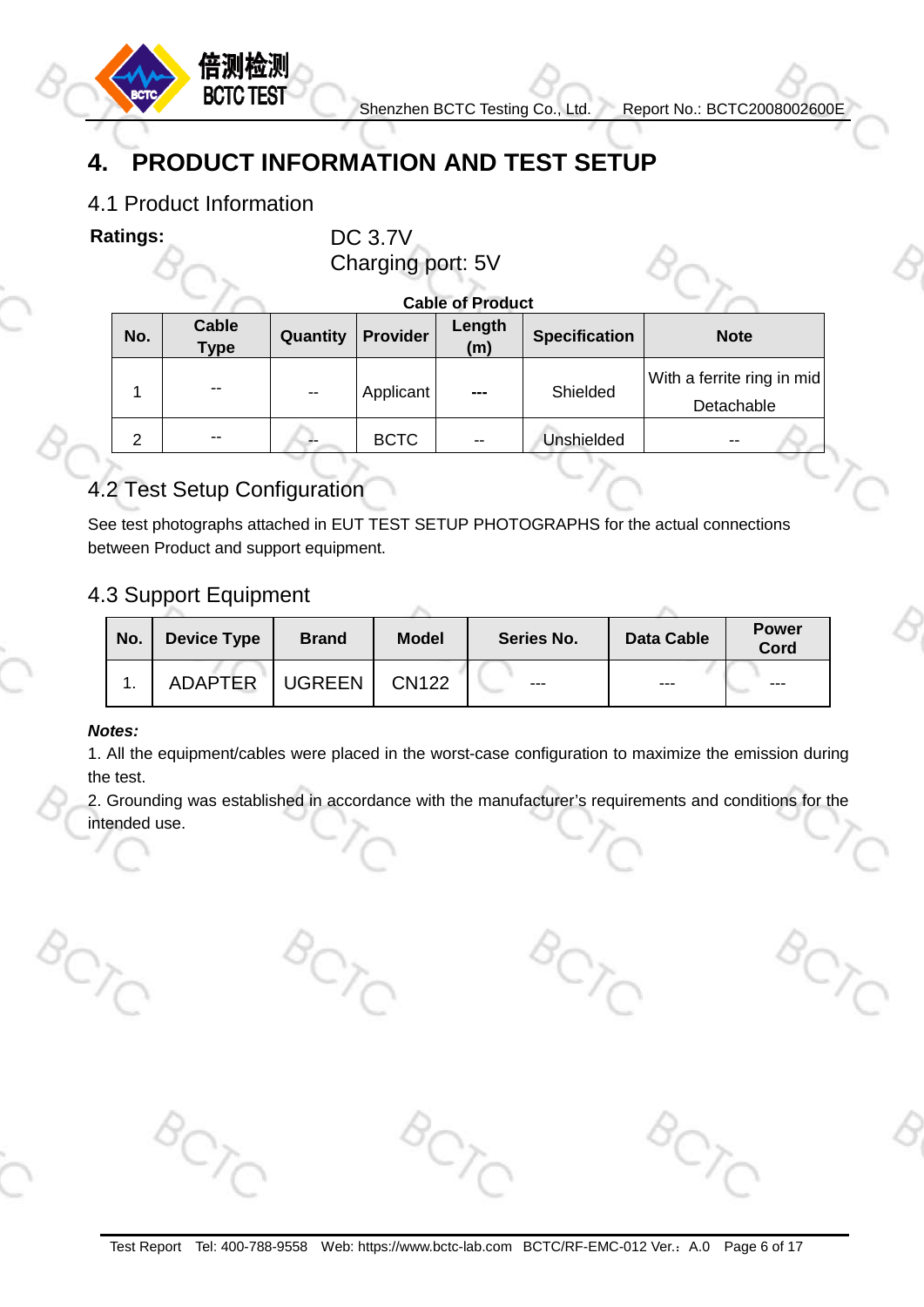

### <span id="page-6-0"></span>4.4 Test Mode

| Test item                                                                          | <b>Test Mode</b> | <b>Test Voltage</b> |  |  |  |  |
|------------------------------------------------------------------------------------|------------------|---------------------|--|--|--|--|
| Conducted emissions from the AC mains<br>power ports (150KHz-30MHz) Class B        | Charging         | AC120V/60Hz         |  |  |  |  |
| Radiated emissions(30MHz-1GHz)Class B                                              | Working          | <b>DC 3.7V</b>      |  |  |  |  |
|                                                                                    | Charging         | AC120V/60Hz*        |  |  |  |  |
| All test mode were tested and passed, only Conducted Emissions, Radiated Emissions |                  |                     |  |  |  |  |
| shows (*) is the worst case mode which were recorded in this report.               |                  |                     |  |  |  |  |

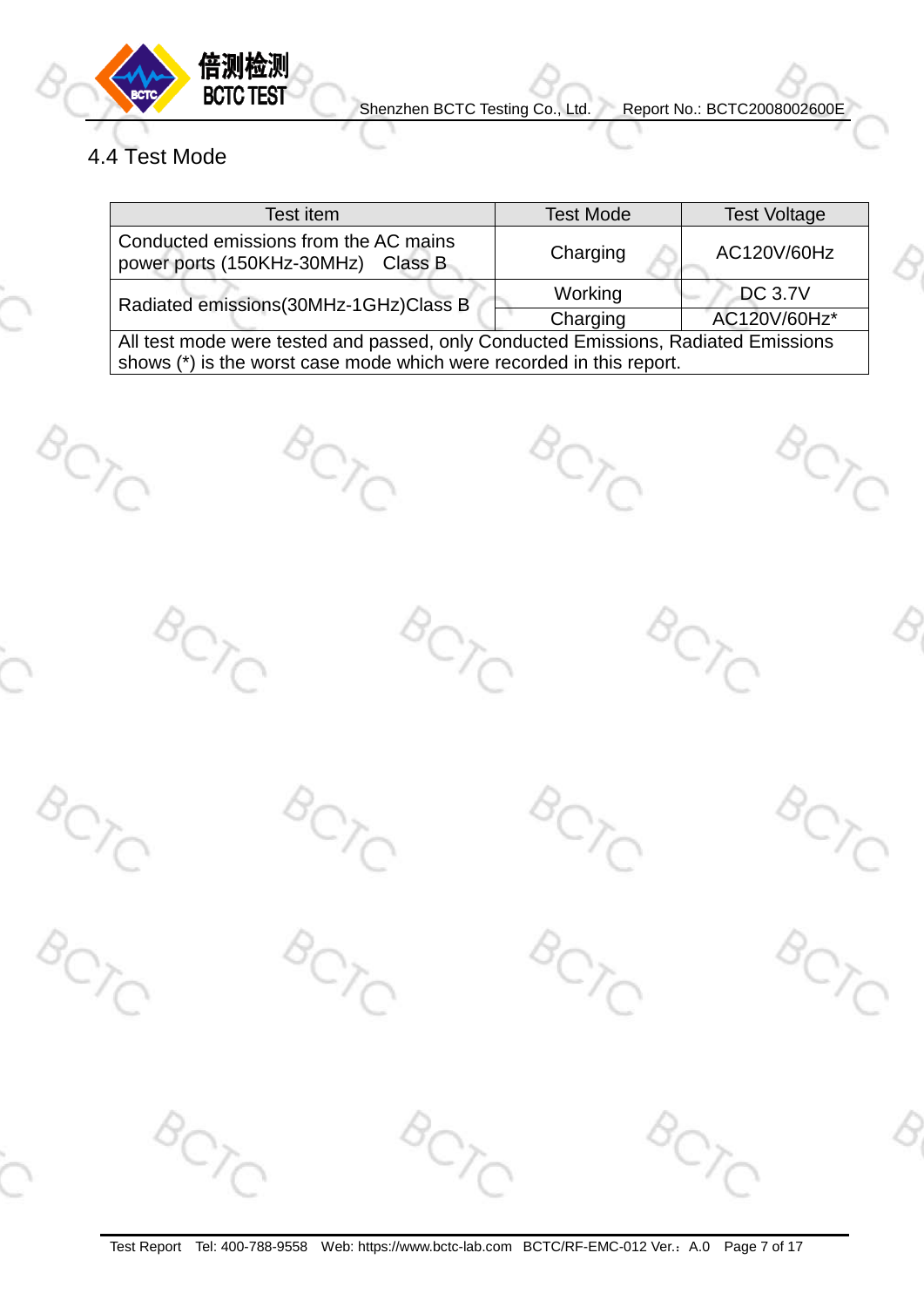

## <span id="page-7-0"></span>**5. TEST FACILITY AND TEST INSTRUMENT USED**

#### <span id="page-7-1"></span>5.1 Test Facility

All measurement facilities used to collect the measurement data are located at BCTC Building & 1-2F, East of B Building, Pengzhou Industrial, Fuyuan 1st Road, Qiaotou Community, Fuyong Street, Bao'an District, Shenzhen, China. The site and apparatus are constructed in conformance with the requirements of ANSI C63.4 and CISPR 16-1-1 other equivalent standards.

#### <span id="page-7-2"></span>5.2 Test Instrument Used

| <b>Conducted emissions Test</b> |                     |                  |                       |               |                  |  |  |  |
|---------------------------------|---------------------|------------------|-----------------------|---------------|------------------|--|--|--|
| <b>Equipment</b>                | <b>Manufacturer</b> | Model#           | Serial#               | Last Cal.     | <b>Next Cal.</b> |  |  |  |
| Receiver                        | R&S                 | ESR <sub>3</sub> | 102075                | Jun. 08, 2020 | Jun. 07, 2021    |  |  |  |
| <b>LISN</b>                     | R&S                 | <b>ENV216</b>    | 101375                | Jun. 04, 2020 | Jun. 03, 2021    |  |  |  |
| <b>ISN</b>                      | <b>HPX</b>          | <b>ISN T800</b>  | S <sub>1509001</sub>  | Jun. 04, 2020 | Jun. 03, 2021    |  |  |  |
| Software                        | Frad                | EZ-EMC           | <b>EMC-CON</b><br>3A1 |               |                  |  |  |  |
|                                 |                     |                  |                       |               |                  |  |  |  |

| <b>Radiated emissions Test (966 chamber)</b> |                        |                  |                         |               |                  |  |  |  |  |
|----------------------------------------------|------------------------|------------------|-------------------------|---------------|------------------|--|--|--|--|
| <b>Equipment</b>                             | <b>Manufacturer</b>    | Model#           | Serial#                 | Last Cal.     | <b>Next Cal.</b> |  |  |  |  |
| 966 chamber<br>ChengYu                       |                        | 966 Room         | 966                     | Jun. 06, 2020 | Jun. 05, 2023    |  |  |  |  |
| R&S<br>Receiver                              |                        | ESR <sub>3</sub> | 102075                  | Jun. 08, 2020 | Jun. 07, 2021    |  |  |  |  |
| Receiver                                     | R&S                    | <b>ESRP</b>      | 101154                  | Jun. 08, 2020 | Jun. 07, 2021    |  |  |  |  |
| Amplifier                                    | <b>Schwarzbeck</b>     | <b>BBV9718</b>   | 9718-309                | Jun. 04, 2020 | Jun. 03, 2021    |  |  |  |  |
| Amplifier                                    | Schwarzbeck            | <b>BBV9744</b>   | 9744-0037               | Jun. 04, 2020 | Jun. 03, 2021    |  |  |  |  |
| <b>TRILOG</b><br><b>Broadband</b><br>Antenna | schwarzbeck            | <b>VULB 9163</b> | <b>VULB9163-9</b><br>42 | Jun. 08, 2020 | Jun. 07, 2021    |  |  |  |  |
| Horn Antenna                                 | <b>SCHWARZBEC</b><br>Κ | BBHA9120D        | 1541                    | Jun. 10, 2020 | Jun. 09, 2021    |  |  |  |  |
| Software                                     | Frad                   | EZ-EMC           | <b>FA-03A2 RE</b>       |               |                  |  |  |  |  |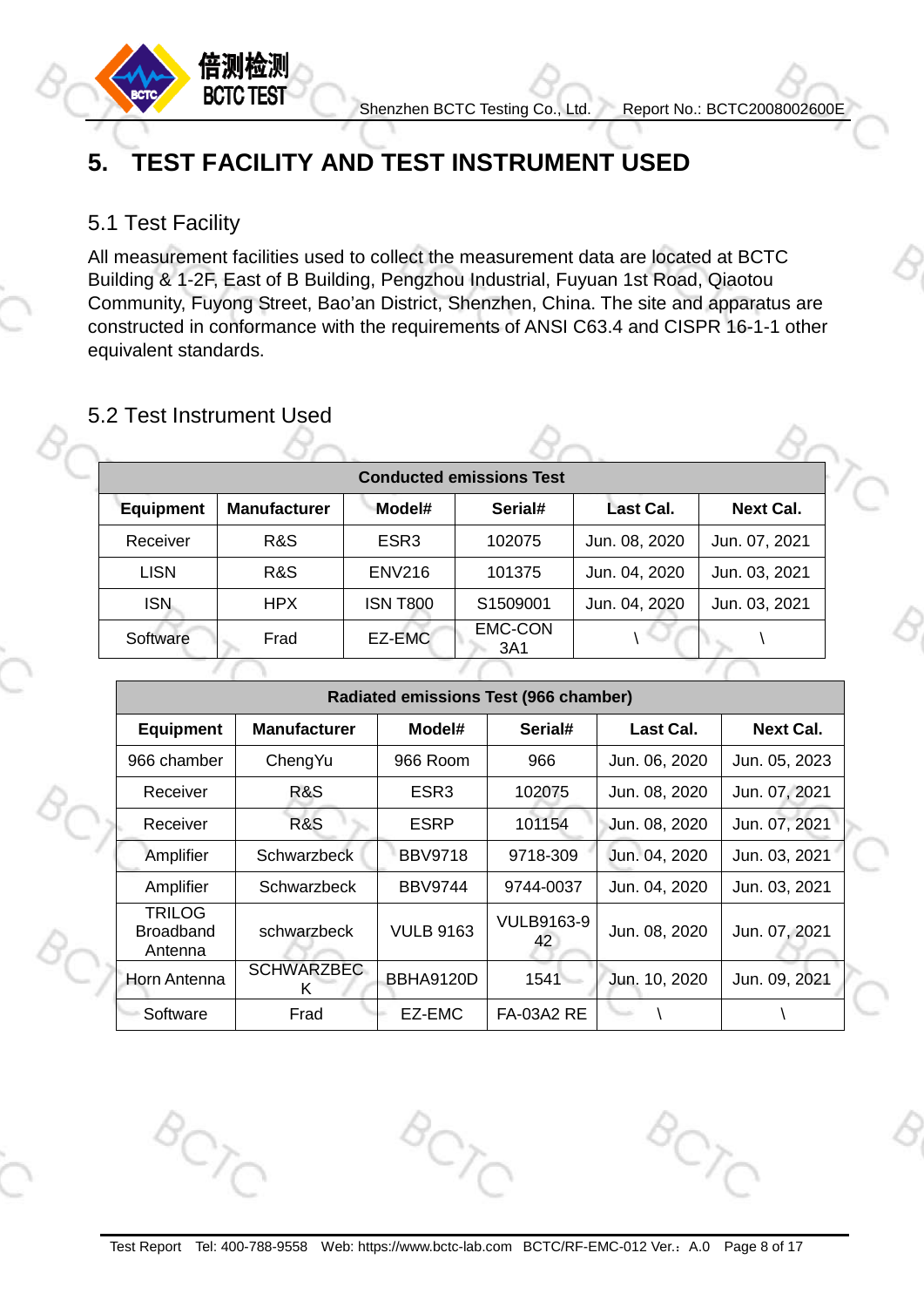## <span id="page-8-0"></span>**6. CONDUCTED EMISSION AT THE MAINS TERMINALS TEST**

#### <span id="page-8-1"></span>6.1 Block Diagram Of Test Setup

倍测检测 **BCTC TEST** 

#### **For mains ports:**



<span id="page-8-2"></span>6.2 Limit

|  |  |  |  |  | <b>Limits for Class B devices</b> |
|--|--|--|--|--|-----------------------------------|
|--|--|--|--|--|-----------------------------------|

|                  | <b>Limits</b><br>$dB(\mu V)$ |           |
|------------------|------------------------------|-----------|
| (MHz)            | Quasi-peak                   | Average   |
| $0,15$ to $0,50$ | 66 to 56*                    | 56 to 46* |
| $0,50$ to 5      | 56                           | 46        |
| 5 to 30          | 60                           | 50        |

Notes: 1. \*Decreasing linearly with logarithm of frequency.

2. The lower limit shall apply at the transition frequencies.

#### <span id="page-8-3"></span>6.3 Test procedure

#### **For mains ports:**

a. The Product was placed on a nonconductive table 0.8 m above the horizontal ground reference plane, and 0.4 m from the vertical ground reference plane, and connected to the main through Line Impedance Stability Network (L.I.S.N).

b. The RBW of the receiver was set at 9 kHz in 150 kHz ~ 30MHz with Peak and AVG detector in Max Hold mode. Run the receiver's pre-scan to record the maximum disturbance generated from Product in all power lines in the full band.

c. For each frequency whose maximum record was higher or close to limit, measure its QP and AVG values and record.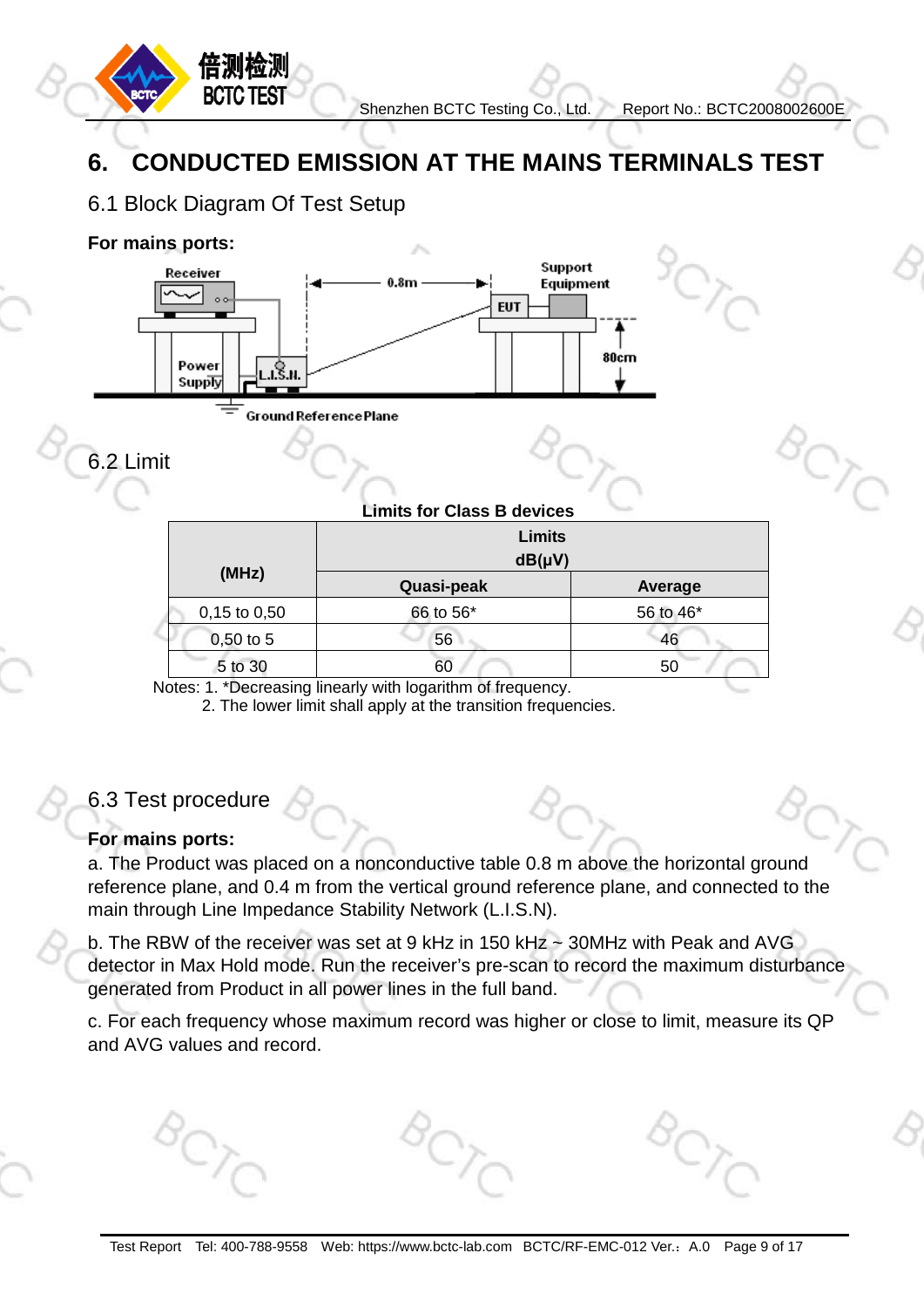

#### <span id="page-9-0"></span>6.4 Test Result

|                | Temperature:           | 26 °C            |                   |                  |       |                   | <b>Relative Humidity:</b>                       |         | 54%      |                  |
|----------------|------------------------|------------------|-------------------|------------------|-------|-------------------|-------------------------------------------------|---------|----------|------------------|
|                | Pressure:              | 101kPa           |                   |                  |       | Phase:            |                                                 |         | Line     |                  |
|                | Test Voltage:          |                  | AC120V/60Hz       |                  |       | <b>Test Mode:</b> |                                                 |         | Charging |                  |
| 90.0           |                        |                  |                   |                  |       |                   |                                                 |         |          |                  |
| 80             |                        |                  |                   |                  |       |                   |                                                 |         |          |                  |
| 70<br>60       |                        |                  |                   |                  |       |                   |                                                 |         |          | <b>FCC/IC QP</b> |
| 50             |                        |                  |                   |                  |       |                   |                                                 |         |          | <b>FCC/IC AV</b> |
| 40             |                        |                  |                   | ş                |       |                   |                                                 |         |          |                  |
| 30             |                        |                  | <b>MMA</b>        |                  |       |                   | بهيمهم والمالي المالية المرياح المواطن والمعالج | 和       |          |                  |
| 20<br>10       |                        |                  | M                 |                  |       |                   |                                                 |         |          | 2<br>peak        |
| 0              |                        |                  |                   |                  |       |                   |                                                 |         |          | <b>AVG</b>       |
| $-10$          | 0.150                  |                  |                   |                  | (MHz) |                   |                                                 |         |          | 30.000           |
|                | No. Mk.<br>Freq.       | Reading<br>Level | Correct<br>Factor | Measure-<br>ment | Limit | Over              |                                                 |         |          |                  |
|                | <b>MHz</b>             |                  | dB                | dBuV             | dBuV  | dB                | Detector                                        | Comment |          |                  |
| 1              | 0.1949                 | 27.56            | 9.47              | 37.03            | 63.83 | $-26.80$          | QP                                              |         |          |                  |
| $\overline{2}$ | 0.1949                 | 14.35            | 9.47              | 23.82            | 53.83 | $-30.01$          | <b>AVG</b>                                      |         |          |                  |
| 3              | $\pmb{\ast}$<br>0.6089 | 33.27            | 9.97              | 43.24            | 56.00 | $-12.76$          | QP                                              |         |          |                  |
| 4              | 0.6089                 | 20.02            | 9.97              | 29.99            | 46.00 | $-16.01$          | <b>AVG</b>                                      |         |          |                  |
| 5              | 1.1489                 | 25.75            | 9.57              | 35.32            | 56.00 | $-20.68$          | QP                                              |         |          |                  |
| 6              | 1.1489                 | 14.23            | 9.57              | 23.80            | 46.00 | $-22.20$          | <b>AVG</b>                                      |         |          |                  |
| $\overline{7}$ | 2.9175                 | 24.07            | 9.65              | 33.72            | 56.00 | $-22.28$          | QP                                              |         |          |                  |
| 8              | 2.9175                 | 10.87            | 9.65              | 20.52            | 46.00 | $-25.48$          | <b>AVG</b>                                      |         |          |                  |
| 9              | 6.7605                 | 26.30            | 9.73              | 36.03            | 60.00 | $-23.97$          | QP                                              |         |          |                  |
| 10             | 6.7605                 | 13.78            | 9.73              | 23.51            | 50.00 | $-26.49$          | <b>AVG</b>                                      |         |          |                  |
| 11             | 20.3685                | 16.47            | 9.79              | 26.26            | 60.00 | $-33.74$          | QP                                              |         |          |                  |
| 12             | 20.3685                | 4.06             | 9.79              | 13.85            | 50.00 | $-36.15$          | <b>AVG</b>                                      |         |          |                  |

Test Report Tel: 400-788-9558 Web: https://www.bctc-lab.com BCTC/RF-EMC-012 Ver.: A.0 Page 10 of 17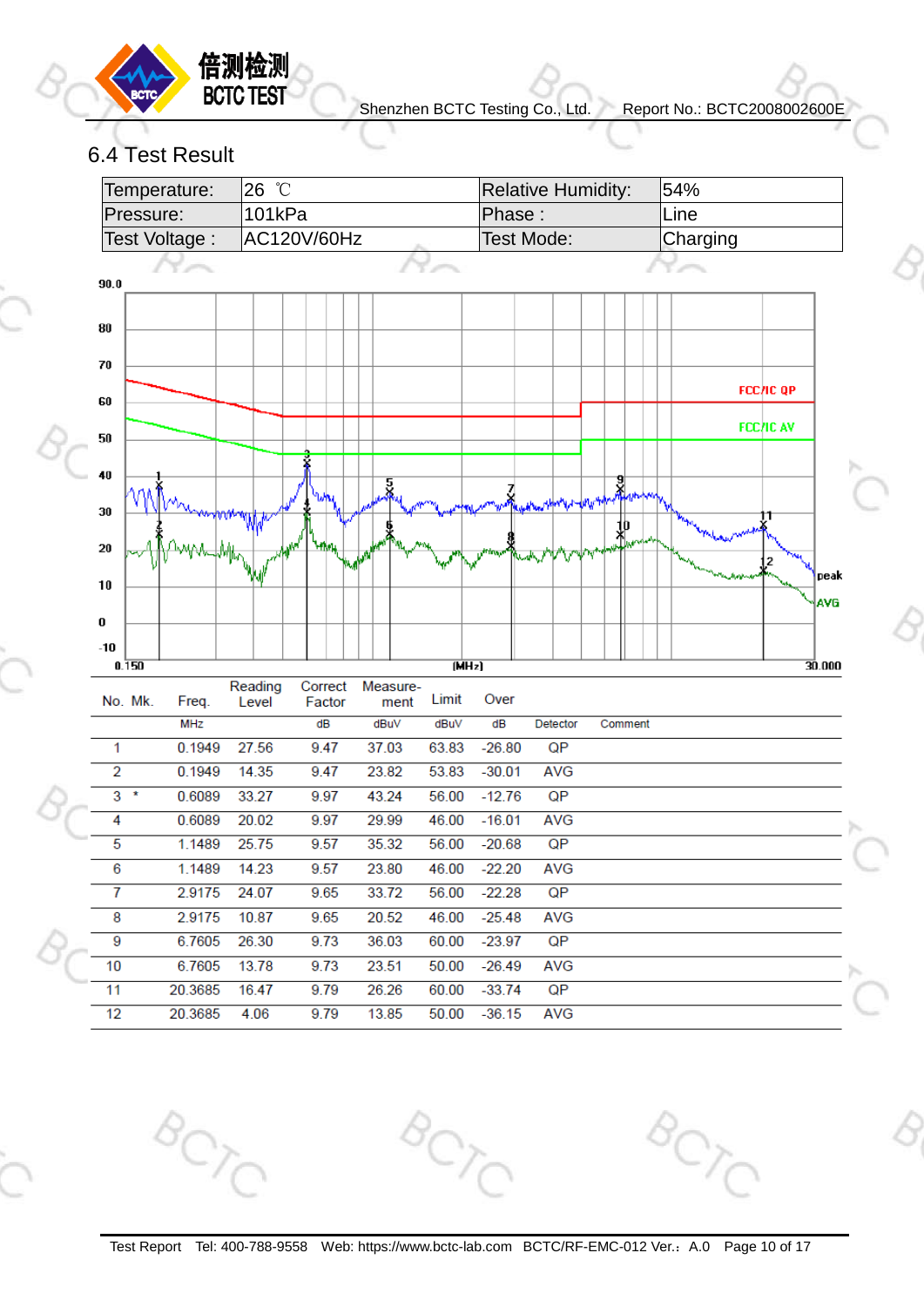| Temperature:  | $26^{\circ}$ C | <b>Relative Humidity:</b> | 154%     |
|---------------|----------------|---------------------------|----------|
| Pressure:     | "101kPa        | Phase :                   | Neutral  |
| Test Voltage: | AC120V/60Hz    | Test Mode:                | Charging |



#### Remark:

- 1. All readings are Quasi-Peak and Average values.
- 2. Factor = Insertion Loss + Cable Loss.

倍测检测 **BCTC TEST**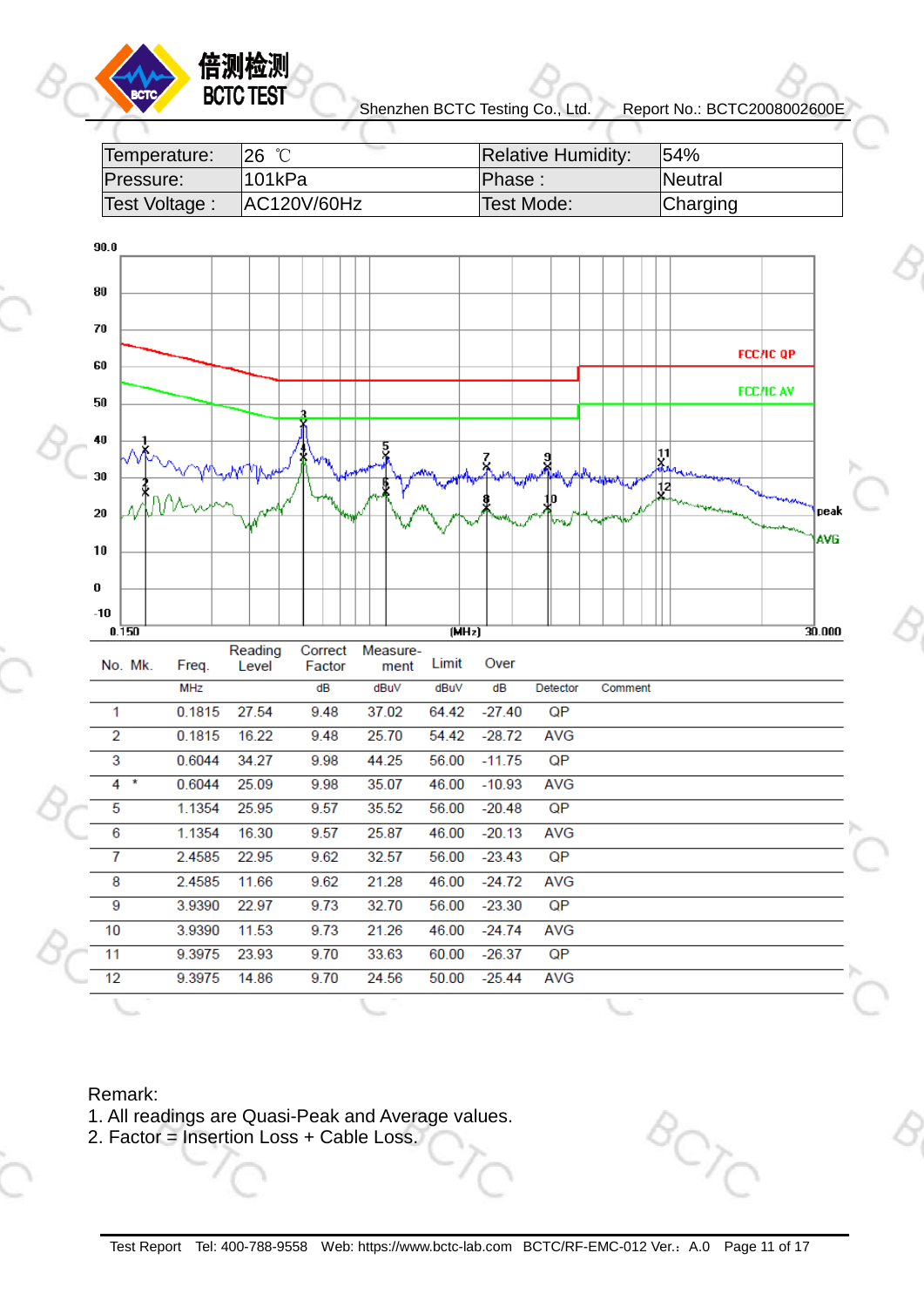U)

## <span id="page-11-0"></span>**7. RADIATION EMISSION TEST**

<span id="page-11-1"></span>7.1 Block Diagram Of Test Setup

倍测检测 **BCTC TEST** 

**30MHz ~ 1GHz:**



<span id="page-11-2"></span>7.2 Limit

#### **Limits for Class B devices**

| <b>Frequency (MHz)</b> | limits at 3m<br>$dB(\mu V/m)$ |                    |                    |
|------------------------|-------------------------------|--------------------|--------------------|
|                        | <b>QP Detector</b>            | <b>PK Detector</b> | <b>AV Detector</b> |
| 30-88                  | 40.0                          |                    |                    |
| 88-216                 | 43.5                          |                    |                    |
| 216-960                | 46.0                          |                    |                    |
| 960 to 1000            | 54.0                          |                    |                    |
| Above 1000             |                               | 74.0               | 54.0               |

**Note:** The lower limit shall apply at the transition frequencies.

#### <span id="page-11-3"></span>7.3 Test Procedure

#### **30MHz ~ 1GHz:**

a. The Product was placed on the nonconductive turntable 0.8 m above the ground at a chamber.

b. Set the spectrum analyzer/receiver in Peak detector, Max Hold mode, and 120 kHz RBW. Record the maximum field strength of all the pre-scan process in the full band when the antenna is varied between 1~4 m in both horizontal and vertical, and the turntable is rotated from 0 to 360 degrees.

c. For each frequency whose maximum record was higher or close to limit, measure its QP value: vary the antenna's height and rotate the turntable from 0 to 360 degrees to find the height and degree where Product radiated the maximum emission, then set the test frequency analyzer/receiver to QP Detector and specified bandwidth with Maximum Hold Mode, and record the maximum value.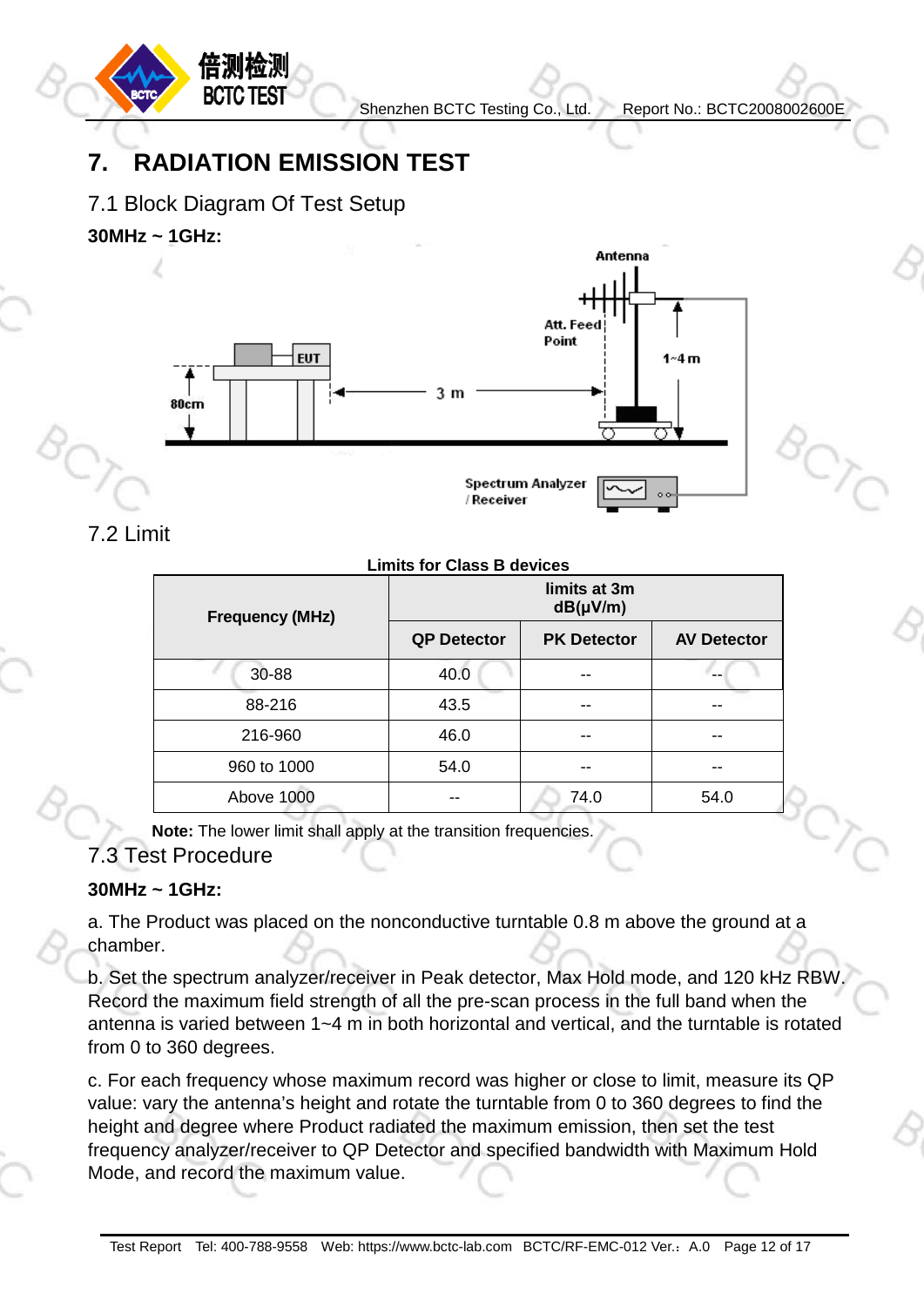

 $\mathbb{C}_{\mathcal{C}}$ 

#### <span id="page-12-0"></span>7.4 Test Result

| Temperature:  | $26^{\circ}$ C | <b>Relative Humidity:</b> | 54%               |
|---------------|----------------|---------------------------|-------------------|
| Pressure:     | 101kPa         | Phase:                    | <b>Horizontal</b> |
| Test Voltage: | AC120V/60Hz    | Test Mode:                | Charging          |
|               |                |                           |                   |

 $80.0$ dBuV/m

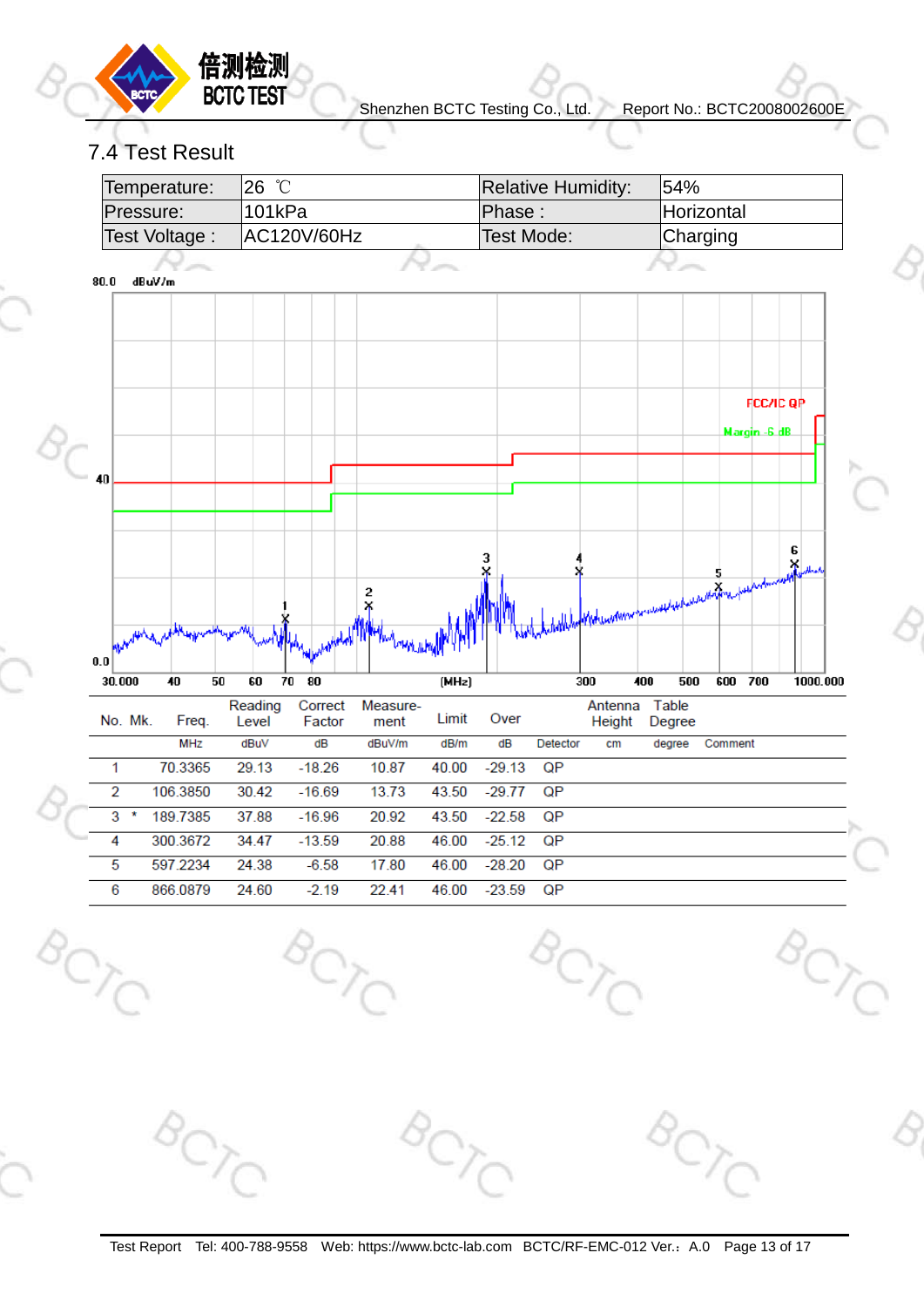

#### 倍测检测 **BCTC TEST**

Shenzhen BCTC Testing Co., Ltd. Report No.: BCTC2008002600E

| Temperature:   | 126 ℃               | <b>Relative Humidity:</b> | $154\%$         |
|----------------|---------------------|---------------------------|-----------------|
| Pressure:      | <sup>¶</sup> 101kPa | Phase:                    | Vertical        |
| Test Voltage : | AC120V/60Hz         | 'Test Mode:               | <b>Charging</b> |





Remark: Factor = Antenna Factor + Cable Loss – Pre-amplifier.

Test Report Tel: 400-788-9558 Web: https://www.bctc-lab.com BCTC/RF-EMC-012 Ver.: A.0 Page 14 of 17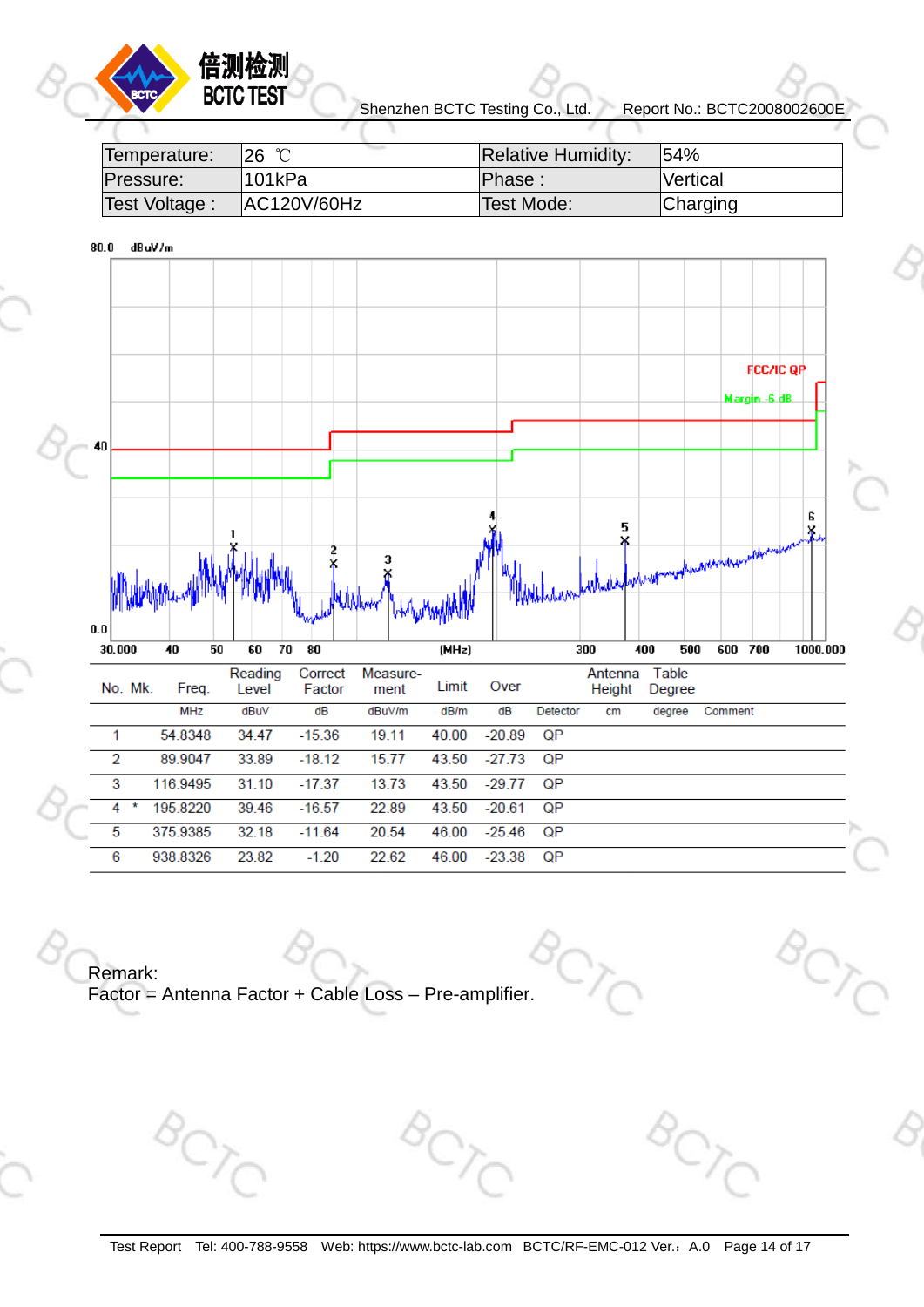**BCTC** 

 $\sim C$ 

## <span id="page-14-0"></span>**8. EUT PHOTOGRAPHS**

倍测检测<br>BCTC TEST

**EUT Photo 1**



**EUT Photo 2** 

 $8C$ 

 $\frac{1}{\sqrt{2}}$ 

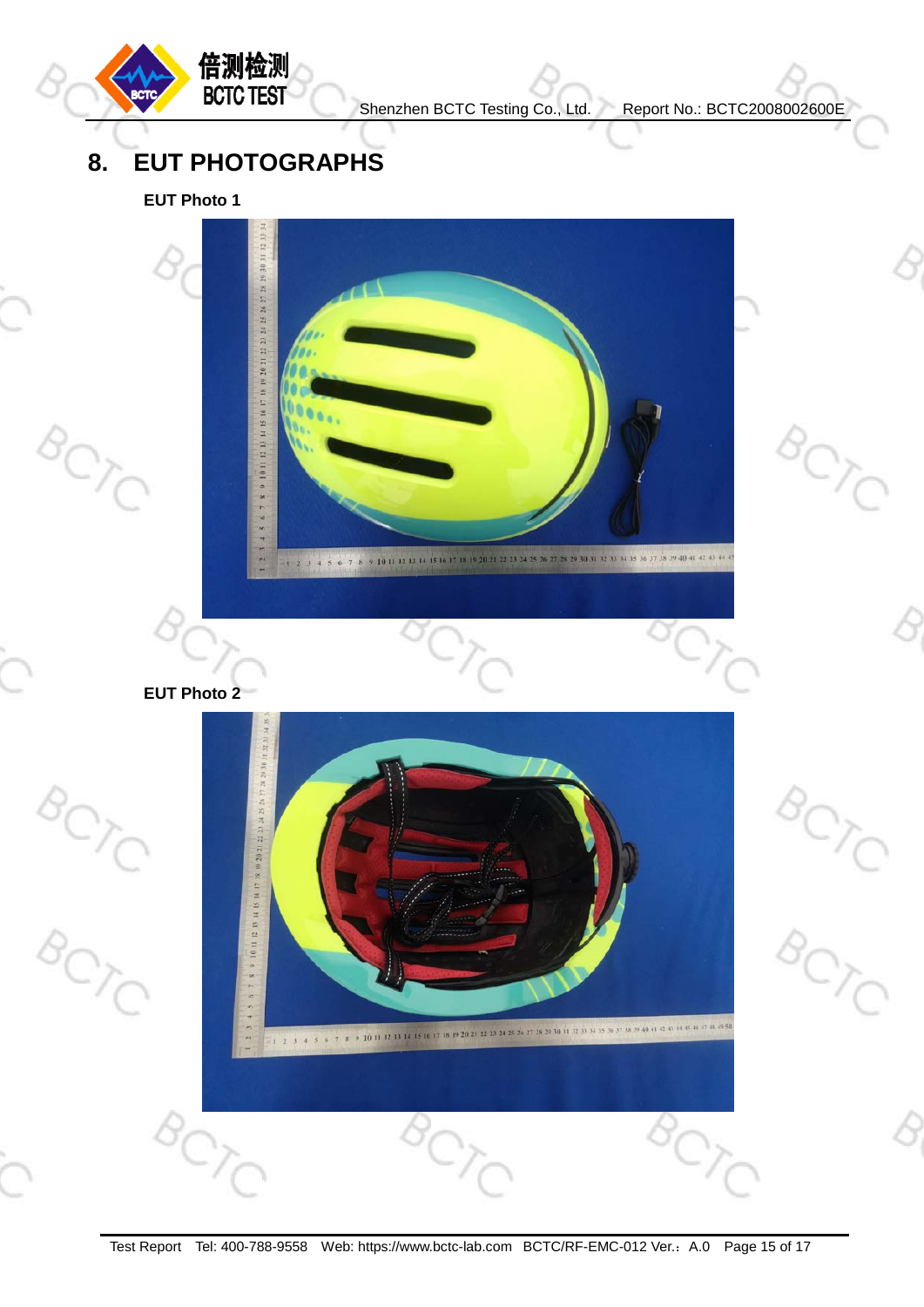

#### **EUT Photo 3**



Test Report Tel: 400-788-9558 Web: https://www.bctc-lab.com BCTC/RF-EMC-012 Ver.: A.0 Page 16 of 17